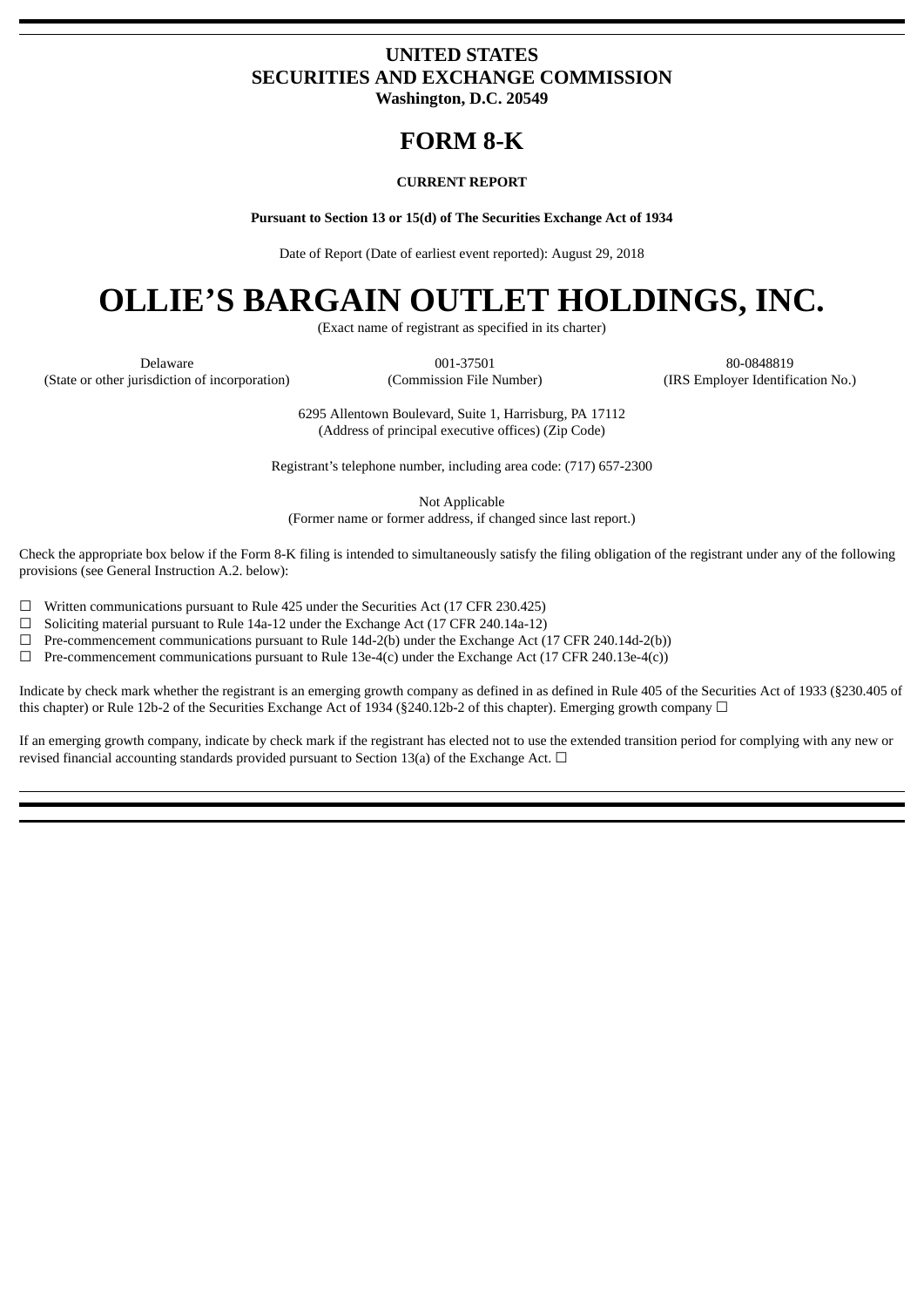### **Item 8.01 Other Events.**

On August 29, 2018, OBO Ventures, Inc., a wholly owned subsidiary of Ollie's Bargain Outlet Holdings, Inc., a Delaware corporation (the "Company"), acquired a total of 12 former Toys "R" Us store sites as part of the ongoing real estate auctions for Toys "R" Us locations being conducted in the United States Bankruptcy Court for the Eastern District of Virginia (Richmond Division). The Company paid an aggregate of approximately \$42 million for the store locations using an approximate combination of \$41 million of cash on hand, and the balance in the form of borrowings under its revolving credit facility. The stores are located in states with existing, or soon to be opened, Ollie's Bargain Outlet stores. The Company expects to open these new store locations during its 2019 fiscal year as part of the Company's typical annual target of mid-teen unit growth rate.